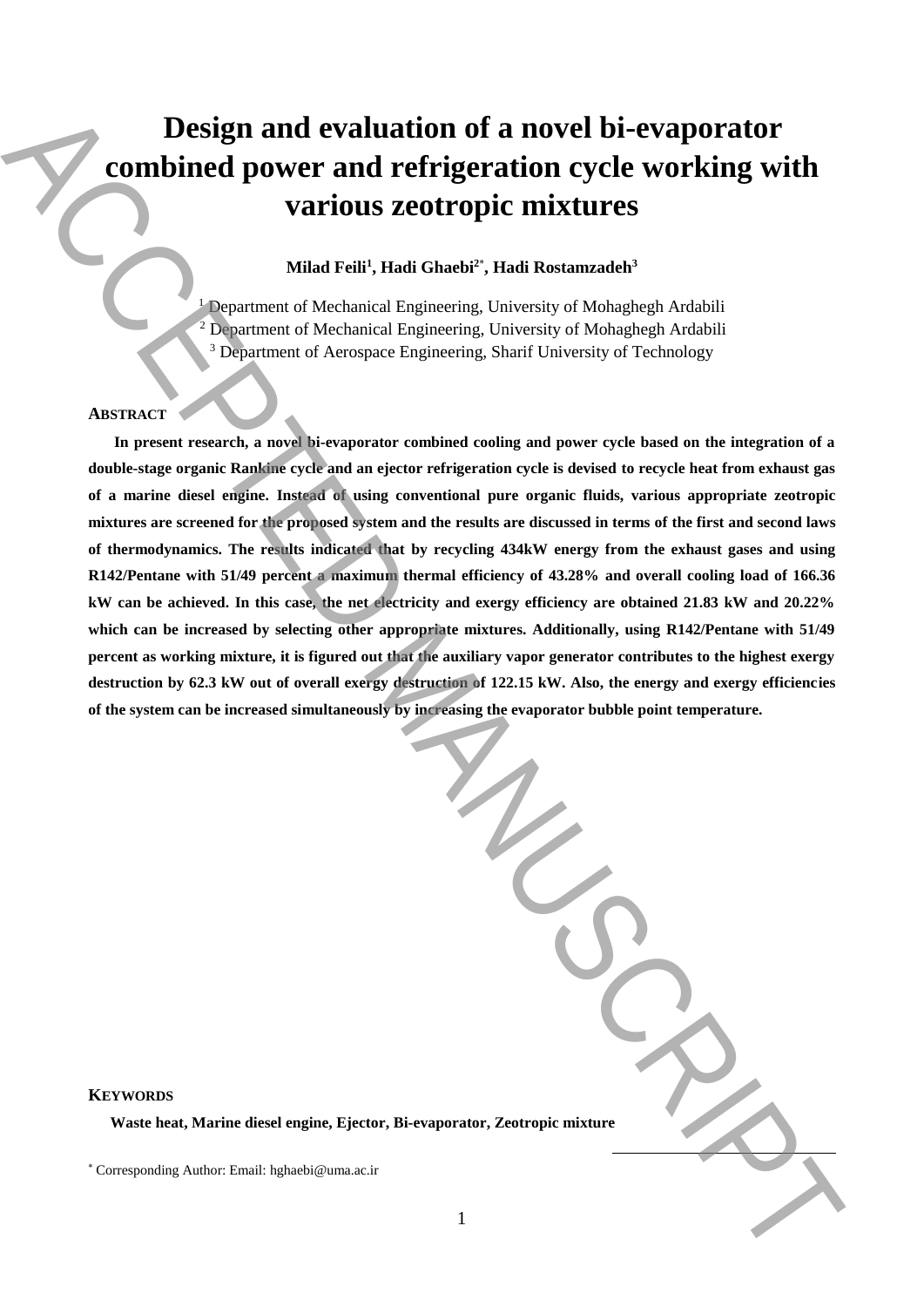#### **1. Introduction**

Nearly 40% of the overall fuel combusted by an internal combustion engine (ICE) is converted into useful work, while the remaining part of this energy is discarded into environment at high temperature (500- 650℃) [1]. Meantime, the International Maritime Organization (IMO) has implemented several preventing regulations in order to hinder pollution of the marine environment and reduce the greenhouse gas (GHG) emissions [2]. Among various devised innovative methods, waste heat recovery (WHR) of marine diesel engines (MDEs) via appropriate technologies is deliberated as the most highly efficient approach by this organization. Among various technologies, organic Rankine cycle (ORC) has shown an exceptional outcome for both low and high temperature WHR of the exhaust gases. A great deal of in depth investigations have spotlighted merits of the ORC for this aim such as its low cost, small volume, high performance, light weight, and simple and routine operation, to name but a few. Since there is a poor thermal matching between the pure working fluids through evaporation process of refrigerant and hightemperature fluid of the marine diesel engine, it is worked diligently to resolve the problem associated with this mis-matching in the MDE-based ORCs. One of the more efficacious method to decrease this mismatching between marine diesel engine and power subsystem is using zeotropic mixture which is accounted in this study. In zeotropic mixtures, the phase of the mixed fluid does not change isothermally, and hence different temperatures for saturated vapour or liquid state can be attained in a specific pressure [3]. Meantime, combined cooling and power (CCP) systems refer to simultaneous generation of cooling and power from the same source of energy. CCP systems are classified as integrated energy systems and are highly recommended for arid and semi-arid regions. It is worthy to mention that no study has developed a system for waste heat capturing of MDEs to produce cooling at two temperature levels and power for voyage applications, which is considered in the present study. The second novelty of the present study is the design methodology used in devising a new bi-evaporator CCP system which uses the extracted pressure of each turbine at two different scales to provide two primary pressures for ejectors. Thirdly, zeotropic mixture is used instead of pure fluid, where only studies of Yang et al. [4] and Yang and Zhao [5] can be found with this concept. An extensive thermodynamic evaluation of the devised set-up is presented. A latter distributed for the second interaction of the second interaction of the second interaction of the second interaction of the second interaction of the second interaction of the second interaction of the second int

#### **2. Methodology**

Fig.1 shows the schematic of the new devised bievaporator CCP system. Accordingly, the exhaust gases first enter the vapor generator and are used to preheat the mixture, then enter the auxiliary vapor generator and cool it to near the saturation temperature of the gas. The heat transferred from the diesel engine to the cogeneration system and considering some main thermodynamic processes, eventually the process leads to production of the required electricy and cooling in the ships.

## **3. Governing Equations**

A thermodynamic code is developed in MATLAB software coupled with REFPROP to simulate the proposed cogeneration system. For this developed code, some assumptions are made, such as a) Kinetic and potential energies are neglected, b) Zeotropic mixture composition does not vary during the simulation, c) Temperature of the cooled engine exhaust gases from the preheater unit should be set above 375 K to avoid acid corrosion, d) Temperature profile of zeotropic mixture through the heat exchangers is assumed to have a linear distribution. The first and second laws of thermodynamics in terms of mass, energy and exergy balances are used in the present study as follows:

$$
\sum_{i} \dot{m}_{in} = \sum_{O} \dot{m}_{out} \tag{1}
$$

$$
\dot{Q}_{c} - \dot{W}_{c} = \sum (\dot{m}h)_{out} - \sum (\dot{m}h)_{in}
$$
 (2)

$$
\dot{E}x_{D,k} = \sum_{i=1}^{k} \dot{E}x_{in,i} - \sum_{i=1}^{k} \dot{E}x_{out,i}
$$
 (3)

Using the above formulations, each component of the proposed system is analyzed and finally the amount of generated electricity and cooling are reported.

Energy and exergy efficiencies of the devised bievaporator CCP system are articulated respectively as:

$$
\eta_{en,cep} = \frac{\dot{Q}_{eval} + \dot{Q}_{eva2} + \dot{W}_{net}}{\dot{Q}_{AVG} + \dot{Q}_{VG}}
$$
(4)

$$
\eta_{ex,cep} = \frac{W_{net} + (E_{x_{28}} - Ex_{27}) + (Ex_{30} - Ex_{29})}{Ex_1 - Ex_3}
$$
(5)

### **4. Results and Discussion**

Fig. 2 depicts effect of mass fraction of different zeotropic mixtures on the net electricity and refrigeration load.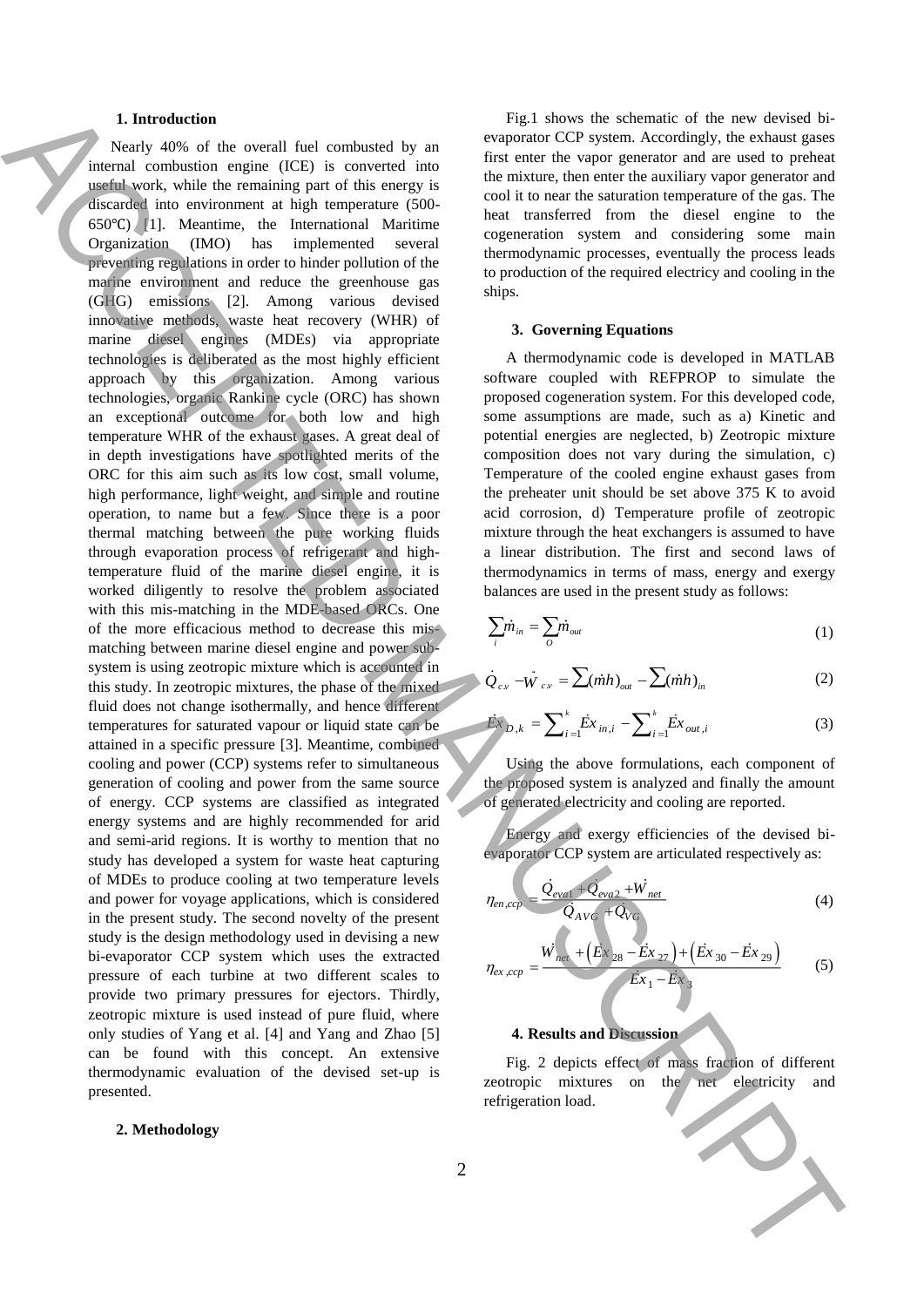

**Figure1. Layout of the devised bi-evaporator cogeneration system, operated by waste heat of a marine diesel engine**

According to Fig. 2, it can be discerned that the devised cogeneration system produces more refrigeration load than electricity, and hence it is expected to have a pinnacle value for refrigeration load due to its dominant impact rather than for the net electricity. As Fig. 2 indicates, R142b/Pentane is the best selection of mixture to achieve the highest refrigeration load followed by Isobutane/Pentane. The worst zeotropic mixture in terms of refrigeration load is Butene/Isopentane, followed by Isobutene/Isopentane. In terms of net electricity the trend is nearly reverse. The best zeotropic mixture in terms of net electricity is Butene/Isopentane, followed by Isobutene/Isopentane. However, the worst zeotropic mixture in terms of net electricity is R142b/Pentane, followed by Isobutane/Pentane. Also, using pure working fluids (presented in Fig. 2) can lead to higher net electricity. As a conclusion, using zeotropic mixture instead of pure working fluid highly improves refrigeration load and energy efficiency nonetheless decreases net electricity and exergy efficiency.

Table 1 presents the main decisive factors of the proposed system for the two best zeotropic mixtures in terms of energy efficiency.

| Performance     | R <sub>142</sub> b/Pentane<br>(0.51/0.49) | Isobutane/Pentane<br>(0.43/0.57) |
|-----------------|-------------------------------------------|----------------------------------|
| ٠<br>W<br>net   | 21.832                                    | 22.879                           |
| $O$ cooling     | 166.364                                   | 150.203                          |
| $\eta_{en,ccp}$ | 43.282                                    | 39.806                           |
| $\eta_{ex,ccp}$ | 20.223                                    | 20.107                           |
| tot<br>$Ex_{D}$ | 122.154                                   | 121.642                          |